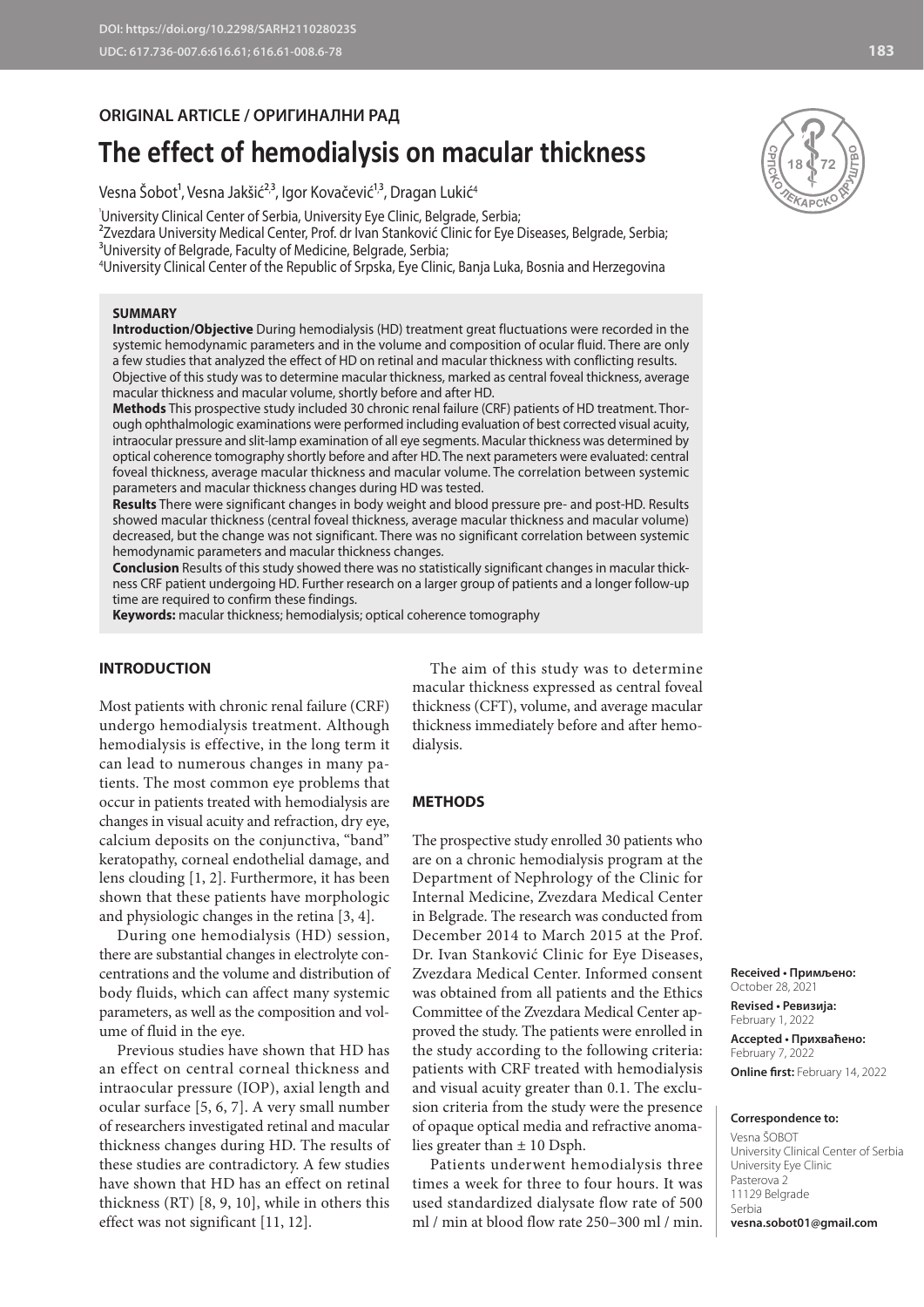

Figure 1. Optical coherence tomography scan with early treatment diabetic retinopathy study retinal thickness map

| Parameters                  | <b>HD</b> | $\overline{x}$ | <b>SD</b> | med  | min | max   | р       |  |
|-----------------------------|-----------|----------------|-----------|------|-----|-------|---------|--|
| Systolic blood<br>pressure  | before HD | 140            | 26.9      | 140  | 80  | 190   |         |  |
|                             | after HD  | 116.8          | 14.9      | 120  | 80  | 140   | < 0.001 |  |
| Diastolic blood<br>pressure | before HD | 74.6           | 13.7      | 80   | 40  | 110   |         |  |
|                             | after HD  | 64.7           | 9.8       | 65   | 40  | 80    | < 0.001 |  |
| Mean blood<br>pressure      | before HD | 90             | 29.2      | 98.3 | 0   | 126.7 |         |  |
|                             | after HD  | 52             | 41        | 78.3 | 0   | 100   | < 0.001 |  |

**Table 1.** The effect of hemodialysis on blood pressure

HD – hemodialysis; mean blood pressure – (2 × diastolic blood pressure + systolic blood pressure) / 3)

A thorough ophthalmological examination was performed, which consisted of the determination of the best corrected visual acuity, IOP, examination of the anterior and posterior segment of the eye. Snellen optotype was used to determine visual acuity, while IOP was measured using Goldmann's applanation tonometer. Macular thickness was determined by optical coherence tomography (Spectral Domain Optical Coherence Tomography, SD [OCT]; Copernicus HR, Optopol, Zawiercie, Poland) immediately before and after hemodialysis. OCT imaging was performed after the pupils were dilated using local mydriatics (2.5% Sol. Phenylephrin and 1% Sol. Tropicamid). RT was analyzed using data obtained by a map defined by the Early Treatment Diabetic Retinopathy Study [13]. The following were analyzed: inner, intermediate and outer ring of radius 0.6 *vs*. 2.2 *vs*. 3.45 μm. The average RT corresponding to the inner ring is marked as CFT, while the average macular thickness (MEAN) is the average thickness of all three rings. Volume is the volume of the macular region radius 3.45 μm (Figure 1). Blood pressure and body weight were recorded before and after the HD session. Weight change represents the amount of fluid removed by hemodialysis. Standard monitoring parameters (serum concentrations: Ca, P, urea, creatinine, PTH, Fe, Er, ALP; eGFR and Kt / V) are taken from the patient's medical history. Based on the cause of CRF, patients were divided into three groups: hypertensive nephrosclerosis (HTA), diabetes mellitus (DM) and others.

In total, 30 eyes from 30 patients were used for statistical analysis. Which eye (right or left) will be included in the analysis was determined by randomization, except for six patients in whom only one eye met the inclusion criteria. Descriptive statistical methods and methods for testing statistical hypotheses were used for primary data analysis. The t-test for two dependent samples and analysis of variance (ANOVA) were used. Pearson's correlation coefficient was used to examine the correlation of age, HD length, and system parameters with changes of macular thickness. Value p < 0.05 was considered statistically significant.

### **RESULTS**

The study included 30 patients (17 men and 13 women). The average age of all subjects in the study was  $61.2 \pm 11.1$  years. The youngest participant had 27 and the oldest 77 years. The causes of CRF in the subjects were hypertensive nephrosclerosis ( $n = 17$ ), diabetes mellitus ( $n = 4$ ), while in nine patients the causes were other (chronic pyelonephritis ( $n = 3$ ), primary glomerulopathies  $(n = 3)$ , obstructive uropathy  $(n = 2)$  and

polycystic kidney disease (n = 1).

Changes in arterial blood pressure (systolic, diastolic and mean) before and after hemodialysis was statistically significant. Average values of differences between systolic blood pressure, diastolic blood pressure and mean blood pressure before and after HD were 33.16 ± 19.09 *vs*. 10.53 ± 9.85 *vs*. 38 ± 36.59 mmHg (p < 0.001). (Table 1).

The average value of body weight in subjects before HD was 72.1  $\pm$  15.9 kg, while after HD 67.3  $\pm$  20 kg, which is a statistically significant difference ( $t = 8.999$ ;  $p < 0.001$ ). (Table 2). There was no statistically significant correlation

**Table 2.** The effect of hemodialysis on body weight

| Parameters         | n  | $\overline{x}$ | <b>SD</b> | med  | min  | max |         |
|--------------------|----|----------------|-----------|------|------|-----|---------|
| BW before HD       | 22 | 72.1           | 15.9      | 67.9 | 53.5 | 110 |         |
| <b>BW</b> after HD | 29 | 67.3           | 20        | 66   |      | 107 |         |
| <b>ARW</b>         | 21 | 2.6            | 1.2       | 2.5  | 0.5  |     | < 0.001 |
|                    |    |                |           |      |      |     |         |

BW – body weight; HD – hemodialysis; ∆BW– difference in body weight before and after HD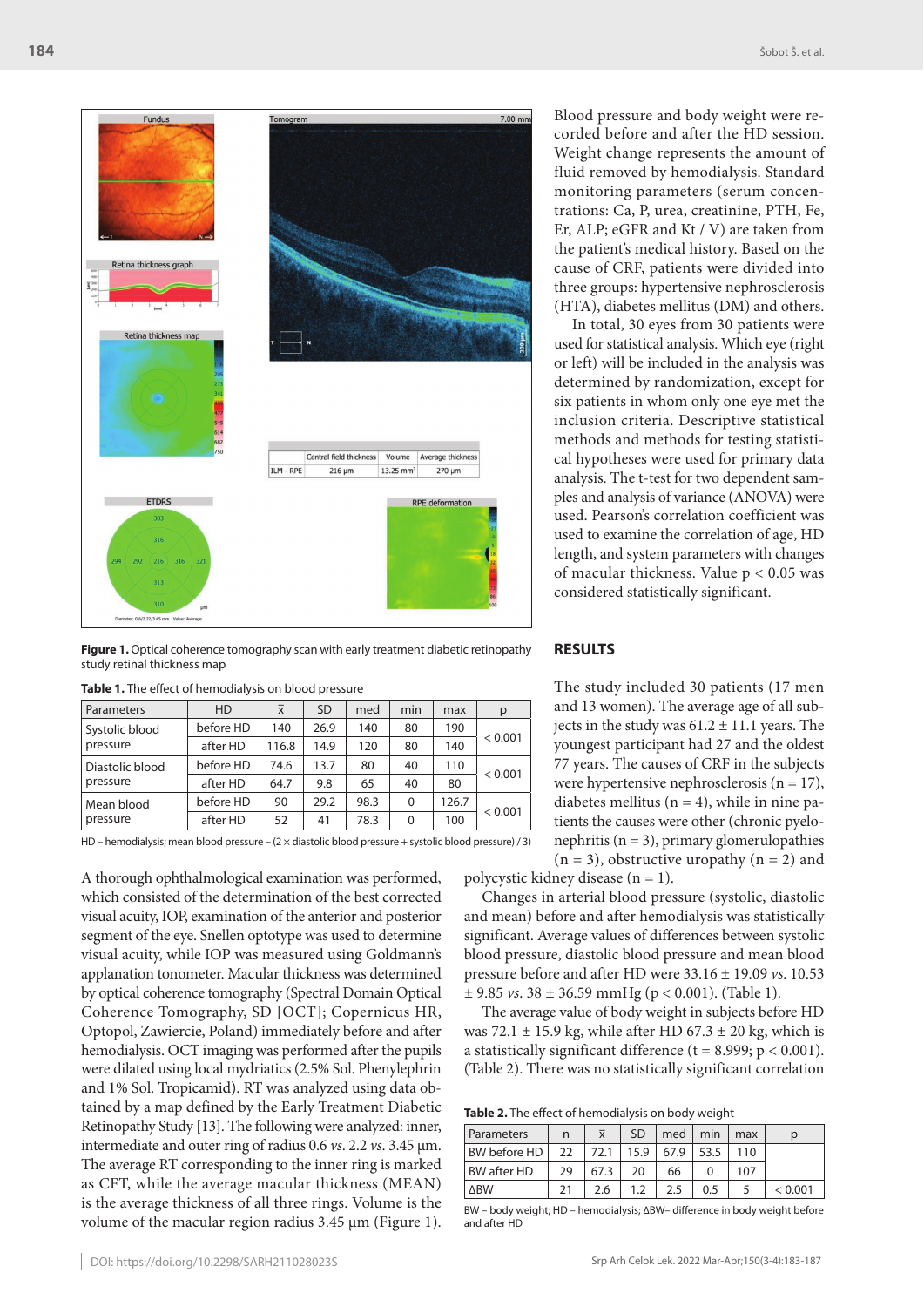| Parameter   | <b>HD</b> |       | <b>SD</b> | med   | min  | max   | p     |
|-------------|-----------|-------|-----------|-------|------|-------|-------|
| <b>CFT</b>  | before HD | 346   | 118.4     | 329.5 | 175  | 583   | 0.142 |
|             | after HD  | 308.3 | 100.1     | 300.5 | 128  | 545   |       |
| <b>MEAN</b> | before HD | 280.1 | 52.1      | 263.5 | 199  | 448   | 0.734 |
|             | after HD  | 275.1 | 52.6      | 269.5 | 185  | 398   |       |
| Volume      | before HD | 13.44 | 2.69      | 263.5 | 7.01 | 21.96 | 0.347 |
|             | after HD  | 13.17 | 2.59      | 269.5 | 9.06 | 18.96 |       |

**Table 3.** The effect of hemodialysis macular thickness

HD – hemodialysis; CFT – central foveal thickness;

MEAN – average macular thickness; Volume – macular volume



**Figure 2.** The effect of hemodialysis on central foveal thickness

**Table 4.** Changes of macular thickness after hemodialysis in groups of patients formed based on CRF causes

| Parameter       | Group      | $\overline{x}$ | <b>SD</b> | min     | max  | р     |  |
|-----------------|------------|----------------|-----------|---------|------|-------|--|
| $\triangle CFT$ | <b>HTA</b> | 73.3           | 131.20    | $-46$   | 455  |       |  |
|                 | DM         | $-7.5$         | 139.82    | $-216$  | 80   | 0.432 |  |
|                 | Other      | 7.33           | 161.17    | $-272$  | 294  |       |  |
| <b>AMEAN</b>    | <b>HTA</b> | $-1$           | 48.25     | $-75$   | 88   |       |  |
|                 | <b>DM</b>  | 17.25          | 98.02     | $-106$  | 131  | 0.862 |  |
|                 | Other      | 5.89           | 62.41     | $-91$   | 93   |       |  |
| <b>AVolume</b>  | <b>HTA</b> | $-0.46$        | 2.56      | $-5.20$ | 4.31 |       |  |
|                 | DM         | 3.44           | 2.88      | 0.19    | 6.44 | 0.060 |  |
|                 | Other      | $-0.15$        | 3.17      | $-3.91$ | 4.55 |       |  |

HTA – hypertensive nephrosclerosis; DM – diabetes mellitus; ∆CFT – difference of central foveal thickness before and after hemodialysis; ∆MEAN –difference of average macular thickness before and after hemodialysis; ∆Volume – difference in macular volume before and after hemodialysis

**Table 5.** Values of serum concentrations of the examined system parameters

| Parameters | n  |       | <b>SD</b> | med   | min  | max  |
|------------|----|-------|-----------|-------|------|------|
| Ca         | 30 | 2.3   | 0.2       | 2.2   | 1.9  | 2.9  |
| P          | 30 | 1.3   | 0.5       | 1.4   | 0    | 2.4  |
| Urea       | 30 | 21.4  | 4.9       | 21.5  | 13.4 | 31.7 |
| Creatinine | 30 | 835.4 | 128       | 809   | 623  | 1211 |
| eGFR       | 30 | 5.2   | 1.1       | 5     | 3    | 8    |
| <b>PTH</b> | 30 | 244   | 265.1     | 153.8 | 15.7 | 1213 |
| Fe         | 29 | 10.2  | 3.8       | 9.6   | 3.2  | 22.6 |
| Er         | 27 | 3.2   | 0.5       | 3.4   | 1.8  | 4.4  |
| <b>ALP</b> | 30 | 83.6  | 57.6      | 64.5  | 28   | 310  |
| Kt/V       | 20 | 1.4   | 0.3       | 1.4   | 0.8  | 2.2  |

between patient age and changes in body weight and blood pressure, as well as between length of HD and the above parameters  $(p > 0.5)$ .

## **The effect of hemodialysis on macular thickness**

The mean value of CFT before HD was  $346 \pm 118.4$  µm, while after HD  $308.3 \pm 100.1$  µm. Difference in CFT before and after HD was not statistically significant  $(t = 1.514; p > 0.05)$ . Average value of average macular thickness (MEAN) before HD was  $280.1 \pm 52.1$   $\mu$ m,

while after HD 275.1  $\pm$  52.6 µm. The difference in average macular thickness before and after HD was not statistically significant ( $t = 0.343$ ;  $p > 0.05$ ). Average macular volume before HD was  $13.44 \pm 2.69$  mm<sup>3</sup>, while after HD was  $13.17 \pm 2.59$  mm<sup>3</sup>. The difference in macular volume before and after HD was not statistically significant  $(t = 1,347; p > 0.05)$ . (Table 3, Figure 2)

There was no statistically significant correlation between age and macular thickness ( $r = 0.079$ ;  $p = 0.689$ ), HD length and macular thickness ( $r = 0.180$ ;  $p = 0.359$ ), as well as between hemodynamic parameters (∆BW, ∆BP) and macular thickness ( $p > 0.5$ ).

## **Change in macular thickness in the examined groups**

Mean values of macular thickness changes after HD in groups of patients formed based on CRF causes are listed in Table 4. There were not statistically significant differences in macular thickness before and after HD between groups ( $p > 0.05$ ).

## **Correlation of system parameters with macular thickness**

The average values of serum concentrations of the examined system parameters are given in Table 5. There was no statistically significant correlation between the parameters listed in Table and macular thickness (p> 0.05).

## **DISCUSSION**

There was a statistically significant difference between body weight and blood pressure (systolic, diastolic and mean) before and after hemodialysis. The principal goal of hemodialysis is to regulate metabolic disbalance and to remove excessively accumulated fluid. Volume overload is one of the main mechanisms of blood pressure elevation in patients undergoing HD [14]. Therefore, the change in body weight and blood pressure during HD is expected because the difference between body weight before and after HD represents the amount of removed liquids.

The results of this research showed that there was a decrease in the macular thickness, expressed as CFT and average macular thickness, after HD, however this difference was not statistically significant. Furthermore, findings of our study showed there was no statistically significant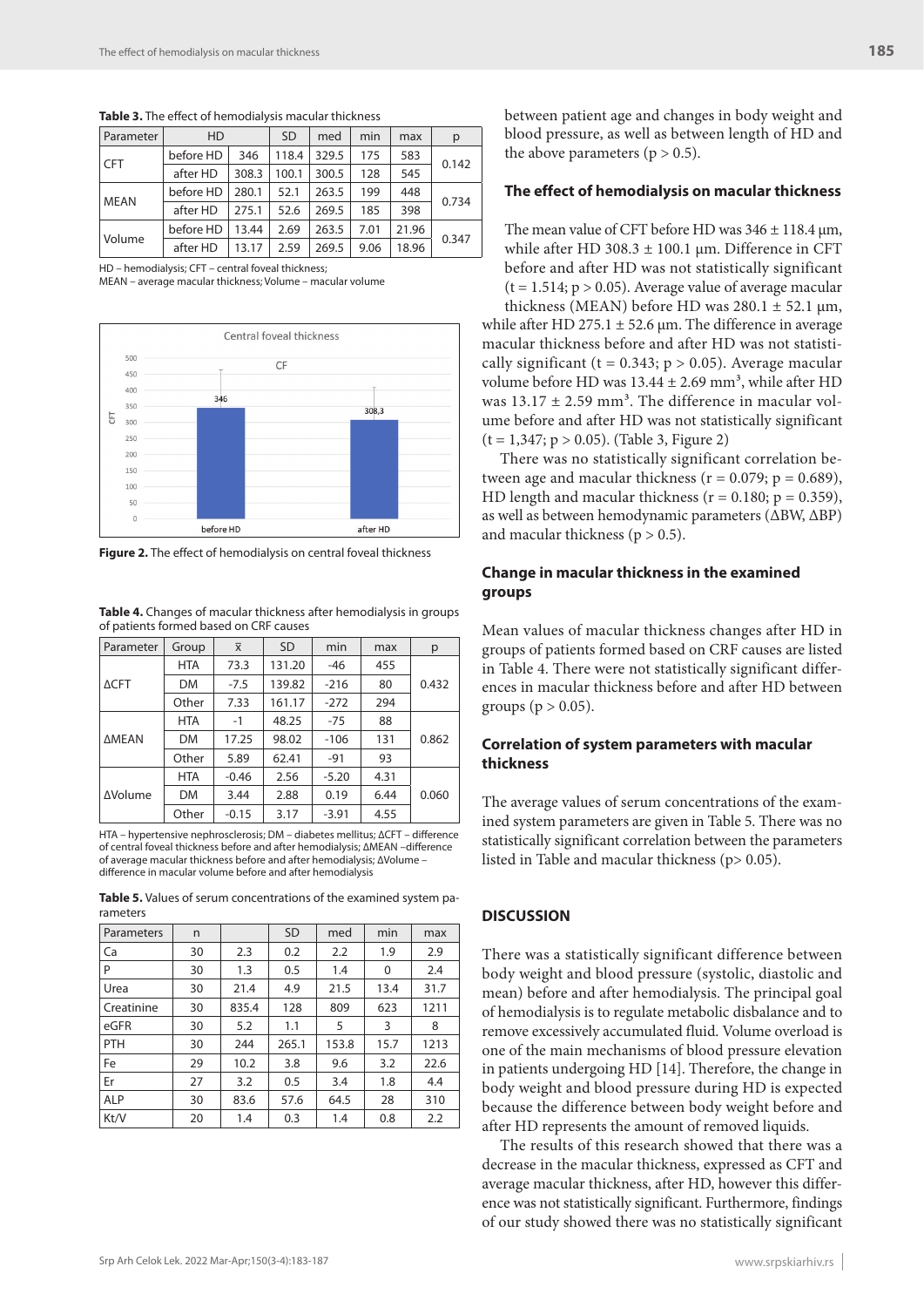correlation between examined systemic parameters and changes in macular thickness. Possible explanation for this result is the mechanisms responsible for maintaining the balance between plasma volume and dynamic changes in fluid volume during HD. Bauer and Brooks [15] showed that, although there is a decrease in the total volume of extracellular fluid during HD, this decrease is present only in the interstitial compartment, while the plasma volume remains unchanged. One of the possible pathophysiological mechanisms that explains this effect represents an increase in colloidal osmotic pressure. Namely, during HD due to fluid loss there is an increase in colloidal osmotic pressure and the creation of a pressure gradient between plasma and interstitial fluids. The pressure gradient causes movement of interstitial fluid to plasma, which maintains the balance between plasma volume and dynamic changes in total fluid volume in patients with HD [16]. It is possible that because of these mechanisms, HD has a low effect on retinal circulation.

The results of research conducted by Sun et al. [11] and Azem et al. [12] are in accordance with the results in this paper. Namely, Sun et al. [11] examined the change in macular thickness, among other parameters, before and after one HD session on 202 patients using OCT. In their research there were no statistically significant changes in macular thickness, although there was a decrease of subfoveal choroidal thickness. Furthermore, in a study conducted by Azem et al. [12] changes in macular thickness were not statistically significant. In both of these studies' methodology was very similar to ours. In contrast to the research above, there are also studies which showed statistically significant reduction in macular thickness after hemodialysis [8, 9]. Studies by Jung et al. [8] and Theodossiadis et al. [9], although methodologically very similar to ours, showed that there was a statistically significant reduction in macular thickness after HD. Based on the obtained results, Theodossiadis et al. [9] concluded that the reduction in macular thickness was more pronounced in patients with clinically significant macular edema. In none of these studies, there was no statistically significant correlation between changes in macular thickness

#### **REFERENCES**

- 1. Diaz-Couchoud P, Bordas FD, Garcia JR, Camps EM, Carceller A. Corneal disease in patients with chronic renal insufficiency undergoing hemodialysis. Cornea. 2001;20(7):695–702.
- 2. Chen H, Zhang X, Shen X. Ocular changes during hemodialysis in patients with end-stage renal disease. BMC Ophthalmol. 2018;18(1):208.
- 3. Shin YU, Lee DE, Kang MH, Seong M, Yi JH, Han SW, Cho H. Optical coherence tomography angiography analysis of changes in the retina and the choroid after haemodialysis. Sci Rep. 2018;8(1):17184.
- 4. Hwang H, Chae JB, Kim JY, Moon BG, Kim DY. Changes in optical coherence tomography findings in patients with chronic renal failure undergoing dialysis for the first time. Retina. 2019;39(12):2360–8.
- 5. Caglayan M, Kosekahya P, Takmaz T, Altunoglu A, Ayan B, Atilgan CU, et al. Effects of hemodialysis on corneal and anterior chamber morphometry and intraocular pressure in patients with end-stage renal disease. Arq Bras Oftalmol. 2017;80(3):176–80.
- 6. Kalayci M, Hassan IA, Keinan IA, Cetinkaya E, Suren E, Tahtabasi M, et al. The Effect of Hemodialysis on Axial Length, Ocular Surface,

and changes in monitored systemic parameters (body weight and blood pressure), which is complementary to the results presented in this study.

A lot of CRF patients undergoing HD have severe ocular problems involving retina. Proper diagnosing and treating these conditions can be particularly challenging. Knowing how systemic changes influence retinal changes, could help ophthalmologists in clinical practice to correctly interpret diagnostic tests and adequately treat patients. Results of this study showed that there was no significant change of macular thickness during HD, which is valuable information for planning OCT examination which can be done independently of time interval from a HD session.

It is important to note that there were limitations in this research. Total number of 30 patients examined represent an insufficiently large sample and therefore obtained results could not be generalized to all patients with CRF who are on hemodialysis. Moreover, this study examined only the short-term effects of hemodialysis. It is possible the results would be different if patients were examined before and after multiple hemodialysis sessions. Diabetic macular edema is one of the most important causes of vision impairment and it develops mainly due to disruption of blood-retinal barrier and capillary leakage. It is possible that systemic hemodynamic changes during HD have greater influence on macular thickness in diabetic patients. Considering that our study enrolled only four DM patients, further research with more diabetic patients in the study cohort could give us more useful information.

## **CONCLUSION**

The results of this study showed that there was no significant reduction in macular thickness after HD in CRF patients. However, further research with more patients is needed and a longer follow-up period to confirm these results.

**Conflict of interest:** None declared.

and Intraocular Pressure in Patients with End-Stage Renal Failure. Int J Gen Med. 2020;13:1035–42.

- 7. Chen SH, Lu DW, Ku WC, Chuang LH, Ferng SH, Chen YJ, et al. Changes in Intraocular Pressure During Hemodialysis: A Metaanalysis. J Glaucoma. 2021;30(9):866–73.
- 8. Jung JW, Yoon MH, Lee SW, Chin HS. Effect of hemodialysis (HD) on intraocular pressure, ocular surface, and macular change in patients with chronic renal failure. Effect of hemodialysis on the ophthalmologic findings. Graefes Arch Clin Exp Ophthalmol. 2013;251(1):153–62.
- 9. Theodossiadis PG, Theodoropoulou S, Neamonitou G, Grigoropoulos V, Liarakos V, Triantou E, et al. Hemodialysisinduced alterations in macular thickness measured by optical coherence tomography in diabetic patients with end-stage renal disease. Ophthalmologica. 2012;227(2):90–4.
- 10. Suryakanth S, Shankar HNR, Heralgi MM, Sagar P, Kavitha V, Mahesha S, et al. A study of effect of hemodialysis on macular thickness in patients with end-stage renal disease. Taiwan J Ophthalmol. 2021;11(4):367–71.